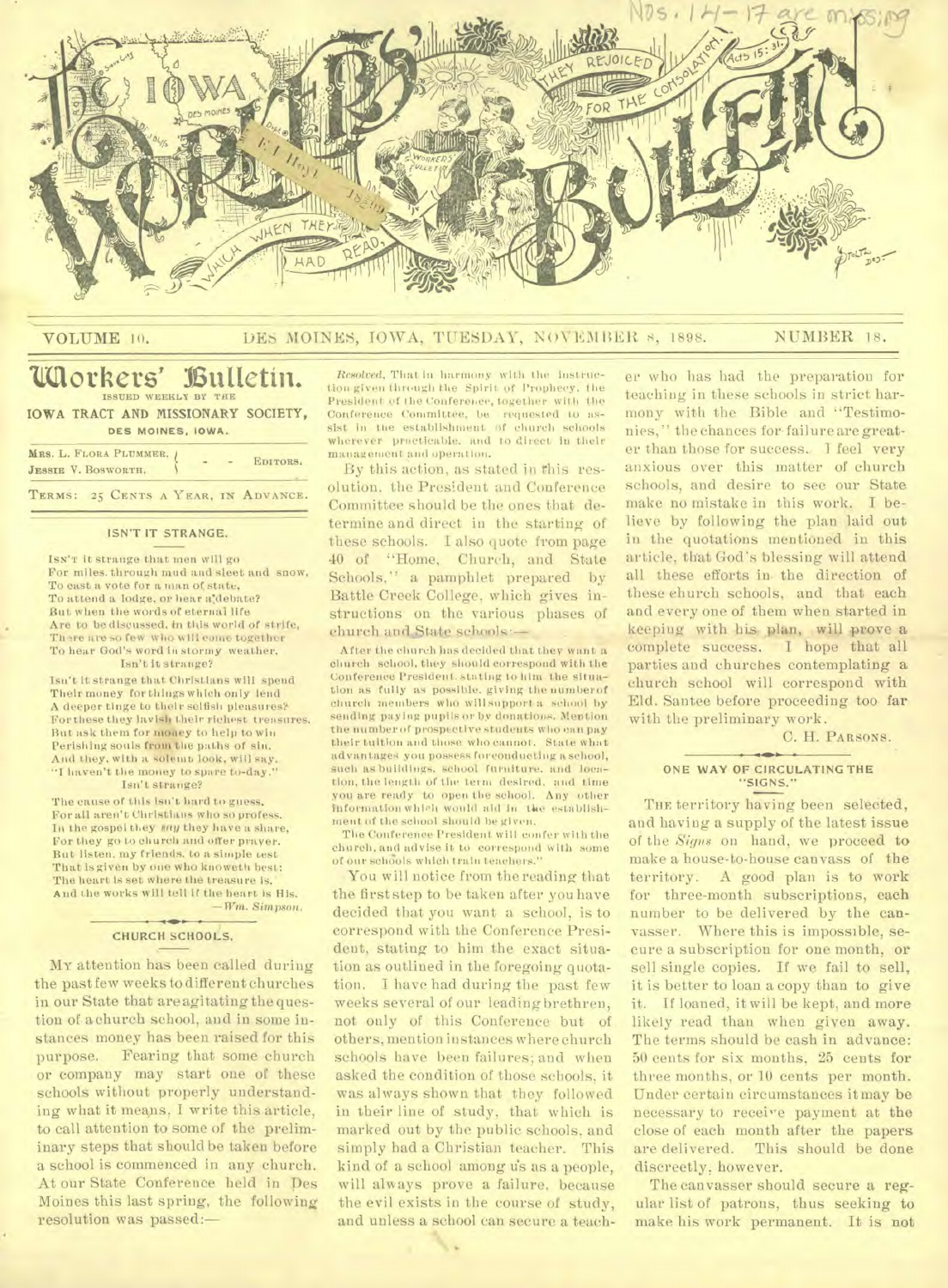wise to spend our efforts selling single copies. In working on a permanent list, one can cultivate a growing interest, and "water the seed" sown, by speaking a word in season, and by continuing to supply the paper and such other reading matter as may be "meat in due season." Many good results are lost by not following up the work in this way. It is like a farmer who sows the seed, then, instead of cultivating the crop and destroying the weeds, enters new fields and sows more seed, to be neglected" and choked out by the weeds, and finally to die without producing a harvest. Let us heartily co-operate with the workings of God's Spirit, and follow the wisest plans of labor, that the greatest good may result, and souls be saved in the kingdom.

As the papers are issued weekly, it would be impracticable to follow a regular canvass. Yet one should be familiar with the eight or ten departments found in each and every issue,—general articles, editorials, question corner, etc. Call attention to these and to the excellent articles in your sample, which are instructive, cheering, and helpful. Read the headings, the names of the writers, and the countries from which they write. Then give the terms, and invite them to take it for three months. Many will gladly take the paper. All can do something in this work. May we each do all we can. U. P. LONG.

# **FORGETTING HOW TO SING.**

WHEN visiting a gentleman in England I observed a fine canary. Admiring his beauty, the gentleman replied: "Yes, he is beautiful, but he has lost his voice. He used to be a good singer, but I was in the habit of hanging his cage out of the window, the sparrows came around him with their in cessant chirping, gradually the ceased to sing and learned their twitter, and now all he can do is to twitter, twitter." 0, how truly does this represent the case of many Christians; they used to delight to sing the songs of Zion, but they came into close association with those whose notes never rise so high, until at last. like the canary, they donothing but twitter, twitter.—D. *L. Moody.* 

"KNOW ye that the Lord he is God: it is he that hath made us, and not we ourselves; we are his people, and the sheep of his pasture."

 $+$   $+$ 

## **FIELD REPORTS.**

#### **RUTHVEN.**

WE came to this place about Sept. 1, and continued meetings in the tent until the heavy snowstorm in October. We then held a few meetings in our church, but only a few attended, as it was so far out of town. Bro. Guthrie went to Spencer and held a few meetings, then returned home.

By invitation I have been holding a few meetings in the Christian church during the past week. Last Sunday I spoke to a full house on "Righteousness by Faith." The Lord willing, I shall speak there again next Sunday morning and evening. Some are quite friendly, and appear to be interested. The seeds of truth have been sown in love, and what the result will be we cannot tell. We trust the meetings have been a great blessing to the church.

During the past week I have been visiting a good deal from house to house, have held fewer public meetings, and sold some books. We trust the Lord to bless the seed sown. I shall close the meetings Sunday evening, if all is well. The Lord is in this work, and we have no reason to fear. *Nov. 4.* **J. S. HART.** 

#### **RUSSELL,**

THE meetings at Russell closed Oct. 16. We have been in this place since June 24, but the interest seemed to demand it. A few decided after the meetings closed, to obey all of God's commandments. We determined to remain in the place as long as people were deciding for the•truth. We have had opposition from the first. One of the ministers preached against us nearly every Sunday since we came, and finally sent off for another one to come and make the matter clear(?) to the people. We reviewed him once in the tent. Some of the members of that church are now keeping the Sabbath. Fourteen have signed the covenant. Of these, three or four were already keeping the Sabbath before we came, but three or four others are obeying who have not yet signed it. Many more are almost persuaded, and there is a good prospect of others uniting with us. All those who have started are adults.

We have held a Sabbath-school since we came, with an attendance of from twenty-five to forty. The Sabbathschool donations amounted to about

\$10.00. A few of the friends from Chariton assisted by their attendance, and in other ways. We hope they will continue to do so. We expect to hold meetings near Russell this winter. Bro. Starr was with us for one week near the close of the meetings. His assistance was appreciated very much. He baptized one while here. A few more expect to receive that ordinance later on. Most of those who started had been previously baptized. We take courage, and are thankful to God for the work he has done here, but we hope and expect his Spirit to lead others in this place to forsake all and follow him.

> FRANK A. WASHBURN. CHAS. T. ADAMS. MARTIN HENRICKSEN.

### **RODNEY,**

OUR meetings at this place closed October 16. Bro. Jeys had gone home a week before, to prepare for quarterly meeting. Rodney is close to Smithland, where present truth has been preached for more than a quarter of a century. Consequently most of our congregation had known these things for years, yet we had a fair hearing.

The Omaha Exposition and the festival week at Sioux City took away several interested ones at the most important time, and it takes but very little pleasure seeking to destroy all interest in eternal things. The people were attentive to our temporal wants, and also donated in cash \$9.79. Six expressed their purpose to obey God's holy law. These will meet with the Smithland church when possible. A little labor was also bestowed on that church, which I hope will prove to have been a blessing to them. I rejoice in the privilege of being a co-laborer with God, and earnestly desire to be found ready for the garner when the harvest is gathered in.

We expect to move to Sac City next week, where we will probably remain for some time.

*Nov. 3. J. 0.* BEARD.

#### **GRANT CENTER.**

SINCE coming here, I have held meetings four miles west of Arispe, at Grant Center schoolhouse, and have had a fair attendance from the first. The interest seems to be on the increase. Most of those in attendance are heads of families, and we hope some of them, at least, may accept the truth as they see it in the word of God. I am thankful to God that I can be an instrument in his hands to carry this message to a dying world.

GEO. A. LARSON.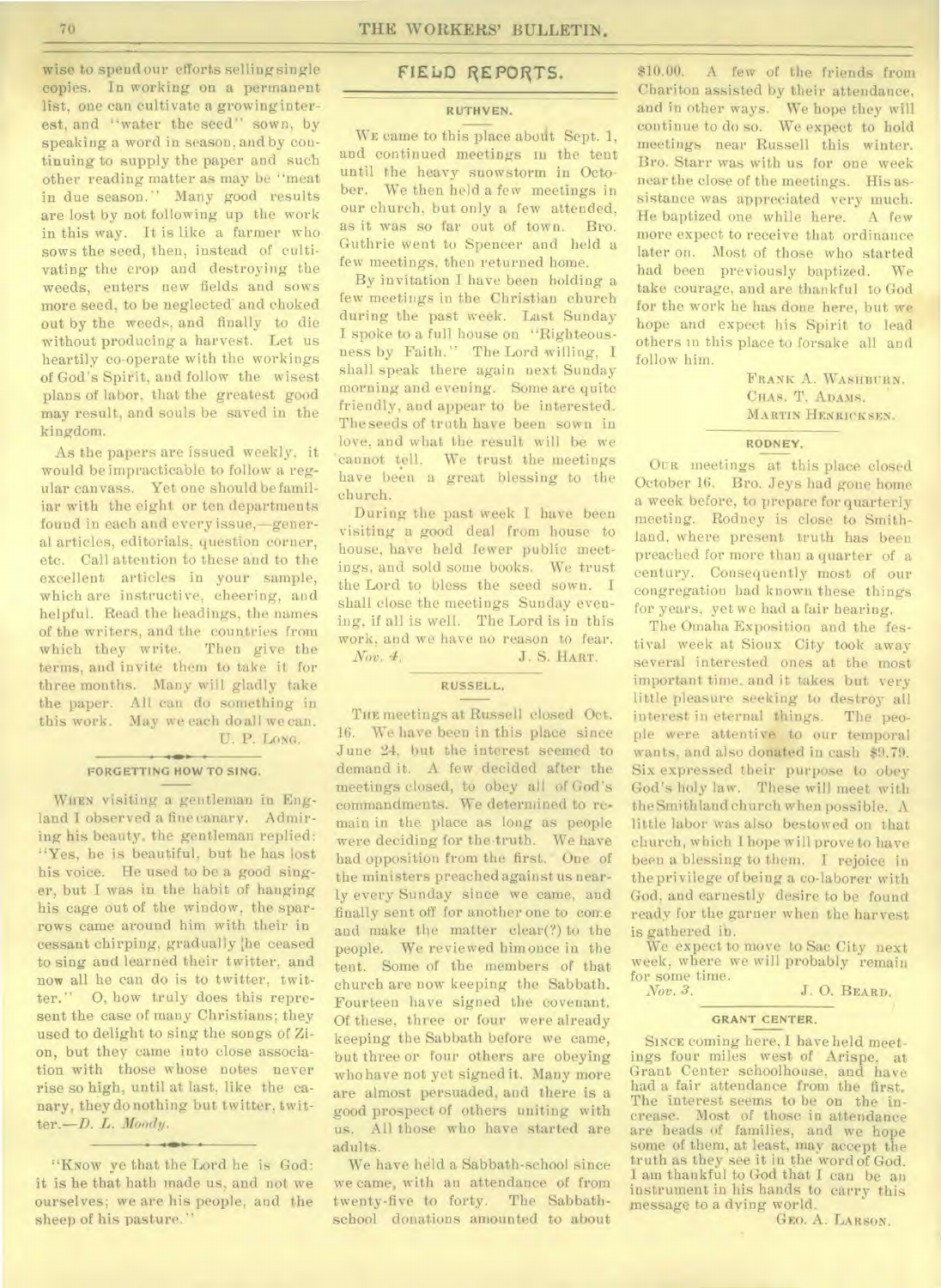# THE BOOK WORK.

#### WHAT ARE WE?

"BELOVED, now are we the sons of of God." To whom is God speaking? -To the "beloved," to us. What does he say to us?-"We" are the "sons of God." When?-"Now." In considering the life of my Elder Brother, I find it was spent in toil. He says, "I work." John 5:17. Peter says that Christ is an example, and "that ye should follow his steps." 1 Peter 2:21. It is also written, "He that saith he abideth in him ought himself also so to walk, even as he walked." 1 John 2:6.

After Christ had finished his life on earth, and just before he left, he gave us a comission to go and do the work he had been doing. "Go ye therefore, and teach all nations." Matt. 28:19.

I am so thankful that this command is addressed to the canvasser as well as to the minister, Bible worker, or medical missionary. Speaking of the canvassing work, the Spirit of God tells us that it is a good work, "its object high and elevating." Those also who cannot spend their whole time in laboring with the people, but who can assist in any way those who are' able to do so, are truly sons and daughters of God, and equal sharers of the bless. ings.

Beloved, let us all enter the cause unitedly, and whenever we see a chance to lift, do so with all our might. By so doing, we shall meet the approval of God. H. B. TILDEN.

#### LETTERS FROM CANVASSERS.

IDA CHURCH, CRESTON: "At the close of another week I am of good courage, for I know the Lord is guiding me. The majority of people seem to know all they care to in regard to the coming King, but there are a few who want to know the truth. I realize more every day that the Lord does not need our work, but we need the experience to perfect our characters."

ELSIE FULTON, BLADENSBURG: "My health has improved a great deal, and if it is the Lord's will, I shall canvass what I can this winter in my home territory, during good weather. I realize as never before the importance of getting present truth before the people. My heart's desire is that I may be a bright and shining' light in this dark and sinful world, and to carry the truth to those that are in darkness, according to the light the Lord has given me."

MARTIN J. FRITZ, COLLEGE VIEW: "I really enjoyed my work in Iowa, although I had a great deal of opposition, but I am sure the truth will gain the victory at last. Many honest souls are not finding in their churches what they are seeking for. One young lady said, 'For a longtime I have wanted to know something about the judgment.' She will find her desire in 'Great Controversy.' I also hope to see some of my relatives take their stand for the truth soon."

BRO. H. F. LAMB, of Onawa, writes: "Not long ago a gentleman stopped me and asked if I had any copies on hand of that little book called 'Steps to Christ.' He said, 'I saw one at Mrs. that she got of you two years ago, and I think it the finest book outside of the Bible that I ever saw. I wantto hand one to a friend of mine who is in the valley of decision, to help him to Christ.' The man who wanted this book is a good business man, and a member of another church. Of course I got him the book."

CANVASSING REPORT FOR THE WEEK ENDING OCT. 28, 1898. PROPHECIES OF JESUS. Hrs. Ord. Val. 28 \*Burton Church. Fern 28 1 \$1.75 Lewis Hilliard, Spencer 26 6 10.25<br>Fred Scharf, Glenwood...............40 6 11.00 Fred Scharf. Glenwood............40 **THE COMING KING.**  H. B. Tilden, Eddy ville......... 17 2 \$2.00<br>Pearl D. Bascom, Cedar Rapids...11 1 1.50 Pearl D. Bascom, Cedar Rapids 11 1 1.50<br>Sarah Duerksen, ... 10 5 4.50 Sarah Duerksen, 11 10 5 4.50<br>Anna Duerksen, 11 13 1 1.00 Anna Duerksen, \* 13 1 1.00<br>1da Church, Creston, \* 13 1 4 4.00 Ida Church, Creston. . . . . . . . . . 29 4 4.00<br>Cathinka Henricksen, Milford. . . 22 14 14.00 Cathinka Henricksen. Milford 22 14 14.00<br>Christine Henricksen. Hartley 29 11 11.00 enristine Henricksen, Hartley 29 11 11.00<br>Dora Rasmussen, Rock Rapids 19 17 17.00 Dora Rasmussen, Rock Rapids 19 17 17.00 Susan Haskell, Mason City ....... 14 1 1.00<br>Mary Haskell,  $\frac{16}{16}$  7 7.00 Mary Haskell, ... 16 7 7.00<br>E. A. Mitcheltree, Norwalk, ... ... 7 1 1.00 E. A. Mitcheltree. Norwalk........ 7 **FTORY OF REDEMPTION.** \*Ethan A. Brown. Waverly........20 3 \$3.25 **BIBLE READINGS.**  1). P. Powell, Castana..... ....... 3 \$6.50 DELI VERIES. Books. Value. Lost. Ethan A. Brown 27 \$31.25 2 Mrs. E. A. Mitcheltree........ 1 1.00 0<br>Dora Rasmussen. 1 1.50 0 **Dora Rasmussen................ 1 1.50**<br>Anna Duerksen.................... 1 1.00 Anna Duerksen 1 1.00 0<br>Sarah Duerksen 1 50 0 Sarah Duerksen................. 1 .50 0<br>Pearl D. Bascom.................. 2 2.00 0 Pearl D. Bascom 2 2.00 0 U. B. Tilden..... ......... 3 3.00 <sup>1</sup> Carl Rasmussen 11 16.00 <sup>0</sup> Fred Scharf 2 4.50 2 H. G. Miller... ...... . ...... 41 82.25 5

#### Burton Church .................. 5 SUMMARY.

|              | 18 |
|--------------|----|
|              | 83 |
|              |    |
|              |    |
|              |    |
|              |    |
| *Delivering. |    |
|              |    |

"PRAYER must buckle on all the other parts of the Christian armor."

# THE SABBATH SCHOOL.

**CONDUCTED BY MRS. J ESSIE** L. **ADAMS.** 

#### GOOD WORDS FROM SABBATH-SCHOOL OFFICERS.

MOLLIE LONG, DUBUQUE: "The interest in our Sabbath-school is on the increase. I visited from class to class one Sabbath. I was much pleased with the manner in which the lessons were conducted, and with the interest manifested in them. The review showed that much time had been spent in studying at home. The Lord is blessing in the work here, although the opposition is greater than during any previous quarter in the work here. Pray for the efforts made to advance the message in this dark city."

IDA G. PINES, BOONE: "Our Sabbathschool seems to be growing every Sabbath. The interest is increasing. We have so many things to be thankful for. It is my earnest prayer that the Lord will continue to bless and guide us in his glorious work."

MRS. JULIA SANTEE. MARSHALLTOWN: "We are of good courage in the Sabbath-school work. 0, for a closer walk with God, that we as parents, teachers, and officers may know how best to work for the salvation of those around us."

MRS. L. L. PECK, MANSON: "Although few in number, and having small donations, we enjoy our school, and the children try to learn God's word, and seem to love to give what they can for missionary work."

CLARA E. BAIR, SAC CITY: "I enjoy the study of the Sabbath-school lessons. We always have such good lessons. I hope it will not be long until we have a Sabbath-school in our town. "

WINNIE STEVENS, LECLAIRE: "Our school is still of good courage, and trusting in the Lord to give us strength to press forward toward the 'mark of the prize of the high calling.'"

ETHEL L. CROW, FONTANELLE: "Although few in number, yet we have a good Sabbath-school, and are thankful for any hints that will tend to make it better."

ELLA B. Cox, THAYER: "We are of good courage in the Lord, and are striving to do better each day."

MRS. F. A. HILL, WAVERLY: "We love to work for the Master now, for soon we may not work."

"IT is one thing to know God's word *by memory,* and quite another to know it *by heart*.